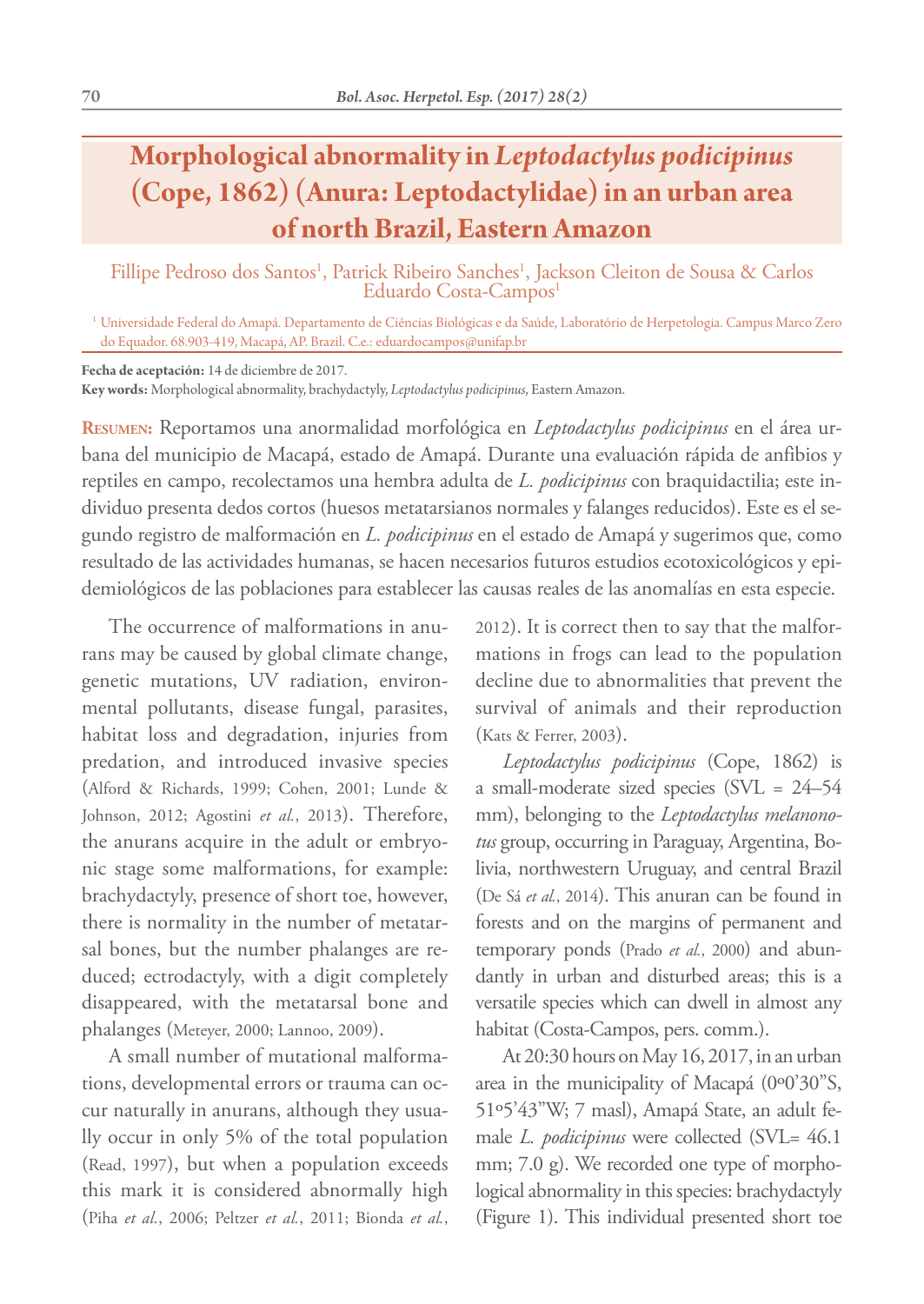

**Figure 1:** *Leptodactylus podicipinus* with morphological abnormality (brachydactyly) in an urban area of north Brazil, Eastern Amazon. a) Dorsal and b) ventral views.

**Figura 1:** *Leptodactylus podicipinus* con una anomalía morfológica (braquidactilia) en una zona urbana del Norte de Brasil, Amazonas Oriental. Vistas a) dorsal y b) ventral.

(normal metatarsal bones and phalanges reduced). The specimen were fixed in 10% formalin and later preserved in 70% ethanol (Heyer *et al.*, 1994) and is deposited in the Herpetological Collection of the Universidade Federal do Amapá (CECCAMPOS 01251).

Another interesting record of malformations in *L. podicipinus* was made in a wetland in the municipality of Santana, Amapá State, Brazil. The researchers observed in two adult male three types of malformations: ectrodactyly, with only two digits present; brachydactyly, short digits; and ectromelia, with the lower portion of the leg missing (Sousa & Costa-Campos, 2016).

Habitat loss has been the main cause of frog declines (Collins & Storfer, 2003; Bradford, 2005; Gallant *et al.*, 2007), and the monitoring and conservation of these habitats is important to reduce the direct impact of human activities. We suggest that, future ecotoxicological and epidemiological studies of populations are necessary to establish the real causes of abnormalities in this species.

ACKNOWLEDGEMENTS: We would like to thank Instituto Brasileiro do Meio Ambiente e dos Recursos Naturais Renováveis (IBAMA) for granting collecting permits (authorization #48102-2).

## **References**

- Agostini, M.G., Kacoliris, F., Demetrio, P., Natale, G.S., Bonetto, C. & Ronco, A.E. 2013. Abnormalities in amphibian populations inhabiting agroecosystems in northeastern Buenos Aires Province, Argentina. *Diseases of aquatic organisms*, 104: 163-171.
- Alford, R.A. & Richards, S.J. 1999. Global amphibian declines: A problem in applied ecology. *Annual Review of Ecology and Systematics*, 30: 133-165.
- Bionda, C., Salas, N., Caraffa, E., Baraquet, M. & Martino, A. 2012. On abnormalities recorded in an urban population of *Rhinella arenarum* from central Argentina. *Herpetology Notes*, 5: 237-241.

Bradford, D.F. 2005. Factors implicated in amphibian population declines in the United States, pp: 915-925. *In*: Lanoo, M.J. (ed.), *Amphibian Declines: The Conservation Status of United State Species*. University of California Press. Berkeley.